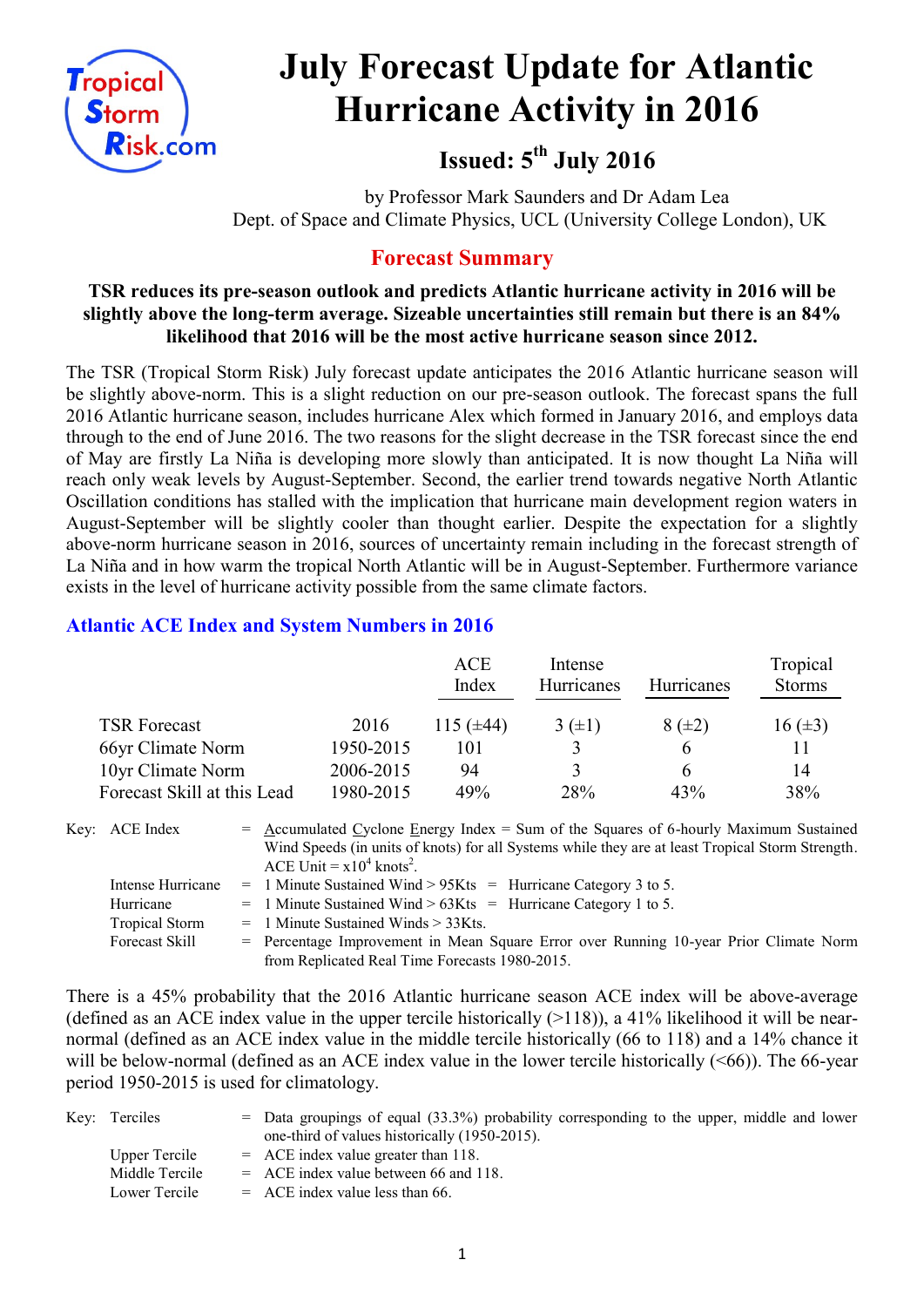# **ACE Index & Numbers Forming in the MDR, Caribbean Sea and Gulf of Mexico in 2016**

|                             |           | ACE           | Intense    |                   | Tropical      |
|-----------------------------|-----------|---------------|------------|-------------------|---------------|
|                             |           | Index         | Hurricanes | <b>Hurricanes</b> | <b>Storms</b> |
|                             |           |               |            |                   |               |
| <b>TSR Forecast</b>         | 2016      | $98 (\pm 41)$ | $3(\pm 1)$ | $6(\pm 2)$        | 11 $(\pm 2)$  |
| 66yr Climate Norm           | 1950-2015 | 79            |            |                   |               |
| 10-yr Climate norm          | 2006-2015 | 79            |            |                   | 10            |
| Forecast Skill at this Lead | 1980-2015 | 51%           | 35%        | 59%               | 61%           |

The Atlantic hurricane Main Development Region (MDR) is the region  $10^{\circ}$ N-20<sup>o</sup>N,  $20^{\circ}$ W-60<sup>o</sup>W between the Cape Verde Islands and the Caribbean Lesser Antilles. A storm is defined as having formed within this region if it reached at least tropical depression status while in the area.

There is a 56% probability that the 2016 Atlantic hurricane season ACE index will be above-average (defined as an ACE index value in the upper tercile historically  $(>91)$ ), a 35% likelihood it will be nearnormal (defined as an ACE index value in the middle tercile historically (42 to 91) and a 9% chance it will be below-normal (defined as an ACE index value in the lower tercile historically (<42)). The 66-year period 1950-2015 is used for climatology.

# **USA Landfalling ACE Index and Numbers in 2016**

|                             |           | <b>ACE</b><br>Index | Hurricanes | Tropical<br><b>Storms</b> |
|-----------------------------|-----------|---------------------|------------|---------------------------|
| <b>TSR Forecast</b>         | 2016      | 2.0                 |            | ζ                         |
| 66yr Climate Norm           | 1950-2015 | 2.3                 |            | $\mathbf 3$               |
| 10yr Climate Norm           | 2006-2015 | 1.6                 |            |                           |
| Forecast Skill at this Lead | 1980-2015 | $5\%$               | 8%         | 8%                        |

Key:  $ACE Index = Accuracy Index =$  Accumulated Cyclone Energy Index = Sum of the Squares of hourly Maximum Sustained Wind Speeds (in units of knots) for all Systems while they are at least Tropical Storm Strength and over the USA Mainland (reduced by a factor of 6). ACE Unit =  $x10^4$  knots<sup>2</sup>. Strike Category = Maximum 1 Minute Sustained Wind of Storm Directly Striking Land. USA Mainland  $=$  Brownsville (Texas) to Maine

USA landfalling intense hurricanes are not forecast since we have no skill at any lead.

There is a 45% probability that in 2016 the USA landfalling ACE index will be above average (defined as a USA ACE index value in the upper tercile historically (>2.49)), a 27% likelihood it will be near-normal (defined as a USA ACE index value in the middle tercile historically (1.00 to 2.49)) and a 28% chance it will be below-normal (defined as a USA ACE index value in the lower tercile historically (<1.00)). The 66-year period 1950-2015 is used for climatology.

## **Caribbean Lesser Antilles Landfalling Numbers in 2016**

|                             |           | ACE<br>Index | Intense<br>Hurricanes | Hurricanes | Tropical<br><b>Storms</b> |
|-----------------------------|-----------|--------------|-----------------------|------------|---------------------------|
| <b>TSR Forecast</b>         | 2015      | 10           |                       |            |                           |
| 66yr Climate Norm           | 1950-2015 | 13           |                       |            |                           |
| 10yr Climate Norm           | 2006-2015 | 0.8          |                       |            |                           |
| Forecast Skill at this Lead | 1980-2015 | 24%          | 8%                    | 19%        | 7%                        |

Key: ACE Index =  $\Delta$ ccumulated Cyclone Energy Index = Sum of the Squares of hourly Maximum Sustained Wind Speeds (in units of knots) for all Systems while they are at least Tropical Storm Strength and within the region 10˚-18˚N, 63˚-60˚W (reduced by a factor of 6). ACE Unit =  $x10^4$  knots<sup>2</sup>. Strike Category = Maximum 1 Minute Sustained Wind of Storm Directly Striking Land.

Lesser Antilles = Island Arc from Anguilla to Trinidad Inclusive.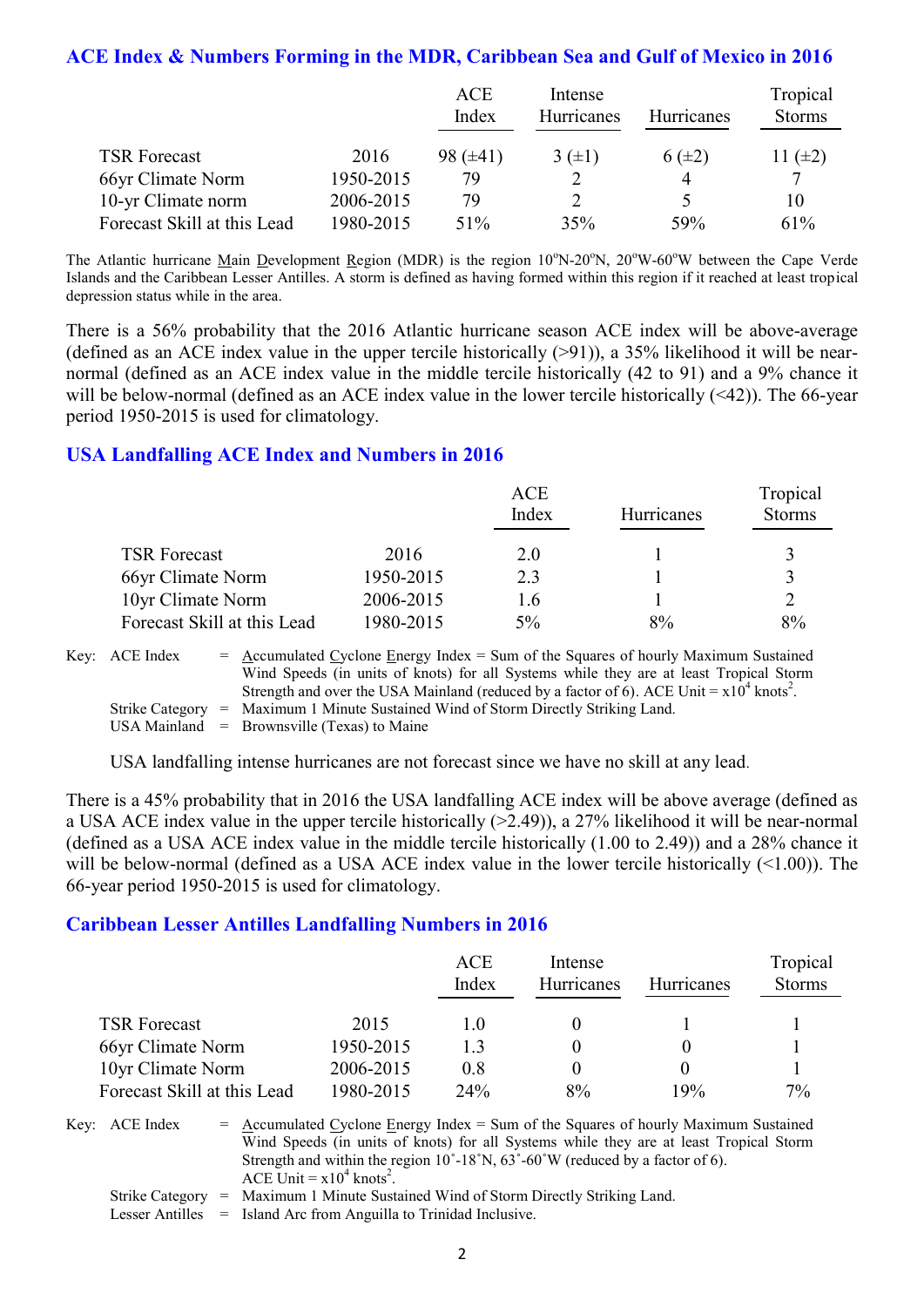# **Methodology and Key Predictors for 2016**

The TSR statistical seasonal hurricane forecast model divides the North Atlantic into three regions and employs separate forecast models for each region before summing the regional hurricane forecasts to obtain an overall forecast. For two of these three regions (tropical North Atlantic, and the Caribbean Sea and Gulf of Mexico) the forecast model pools different environmental fields involving August-September sea surface temperatures (SSTs) and July-September trade wind speed to select the environmental field or combination of fields which gives the highest replicated real-time skill for hurricane activity over the prior 10-year period. The nature of this process means that the details of the seasonal forecast model can vary subtly from year-to-year and also with lead time within the same year. Separate forecast models are employed to predict the July-September trade wind speed and to predict the August-September SSTs. Finally bias corrections are employed for each predictand based on the forecast model performance for that predictand over the prior 10 years.

The main factors behind the TSR forecast for a slightly above-norm hurricane season in 2016 are the anticipated slight enhancing effect of the July-September forecast trade wind at 925mb height over the Caribbean Sea and tropical North Atlantic region  $(7.5N - 17.5N, 30W - 100W)$ , and the slight enhancing effect of the August-September forecast sea surface temperature for the Atlantic MDR (10N – 20N, 20W  $-$  60W). The current forecasts for these predictors are 0.81 $\pm$ 0.67 ms<sup>-1</sup> weaker than normal which is slightly stronger than the pre-season forecast of  $1.23\pm0.70$  ms<sup>-1</sup> weaker than normal (1980-2015) climatology), and  $0.25\pm0.19^{\circ}$ C warmer than normal which is slightly cooler than the pre-season forecast value of  $0.30\pm0.22$ °C warmer than normal (1980-2015 climatology). The July-September 2016 trade wind prediction includes the current (16<sup>th</sup> June 2016) consensus ENSO outlook for August-September 2016 issued by the International Research Institute for Climate and Society at *http://iri.columbia.edu/ourexpertise/climate/fore-casts/enso/current*. The forecast skills for these predictors at this lead are 50% and 65% respectively assessed for 1980-2015. However, it should be stressed that sizeable uncertainties in these predictors and in the resultant hurricane forecast still remain. Weaker than normal trade wind speed favours increased vorticity and reduced vertical wind shear where Atlantic hurricanes form. Warmer than normal waters provide more heat and moisture to aid hurricane formation and intensification.

#### **The Precision of Seasonal Hurricane Forecasts**

The figure below displays the seasonal forecast skill for North Atlantic hurricane activity for the most recent 13-year period between 2003 and 2015. This assessment uses the seasonal forecast values issued publicly in real-time by the three forecast centres TSR, NOAA (National Oceanic and Atmospheric Administration) and CSU (Colorado State University). Skill is assessed as a function of lead time for two

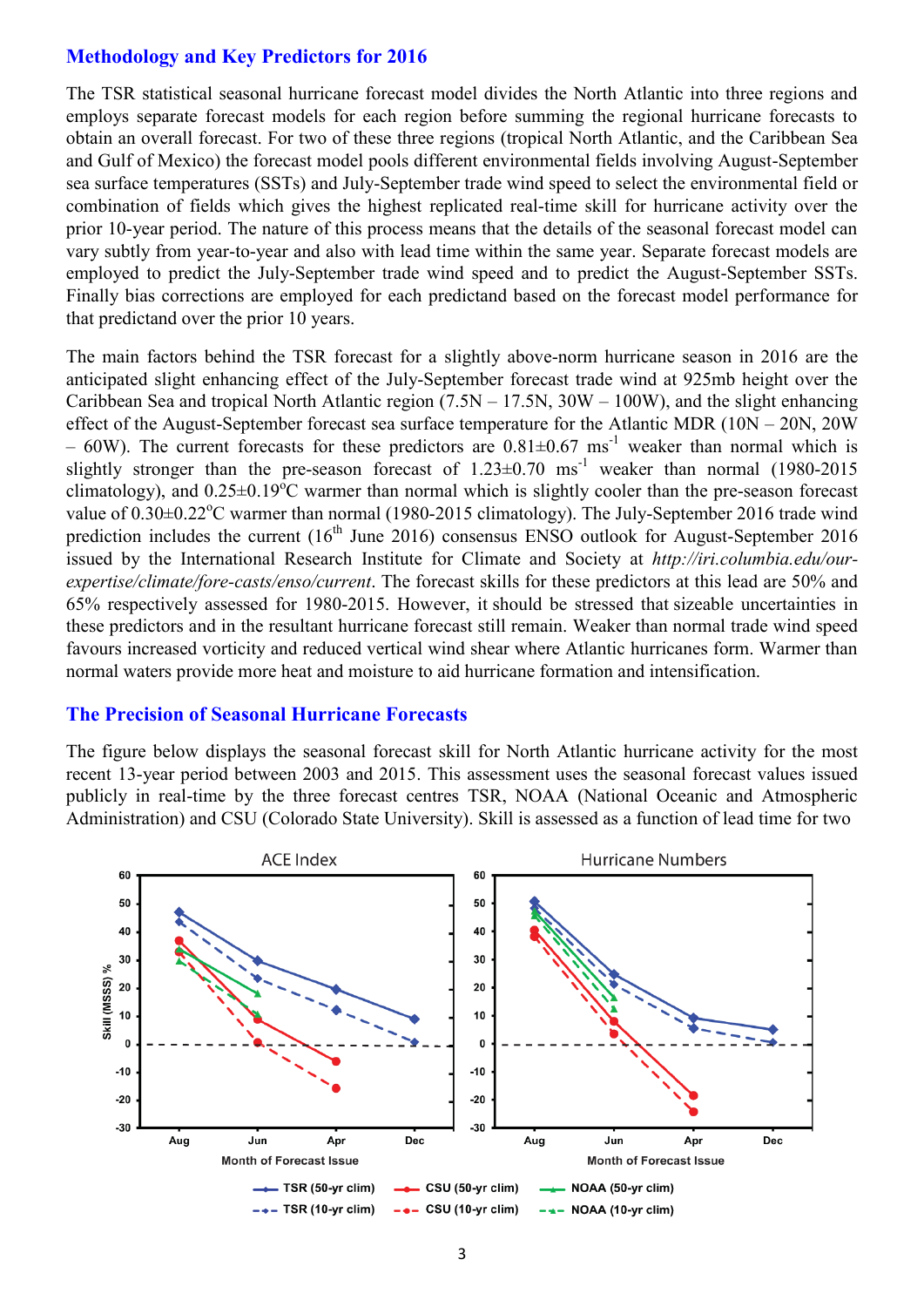measures of hurricane activity: ACE and hurricane numbers. Forecast precision is assessed using the Mean Square Skill Score (MSSS) which is the percentage improvement in mean square error over a climatology forecast. Positive skill indicates that the model performs better than climatology, while a negative skill indicates that it performs worse than climatology. Two different climatologies are used: a fixed 50-year (1951-2000) climatology and a running prior 10-year climate norm.

It should be noted that NOAA does not issue seasonal hurricane outlooks before late May and that CSU stopped providing quantitative extended-range hurricane outlooks from the prior December in 2011. It is clear from the figure that there is little skill in forecasting the upcoming number of hurricanes from the previous December. Skill climbs slowly as the hurricane season approaches with moderate-to-good skill levels being achieved from early August. TSR was the best performing statistical seasonal forecast model in predicting ACE and hurricane numbers at all lead times for 2003-2015.

# **Further Information and Next Forecast**

Further information about TSR forecasts and verifications may be obtained from the TSR web site *http://www.tropicalstormrisk.com*. The final TSR forecast update for the 2016 Atlantic hurricane season will be issued on the  $5<sup>th</sup>$  August 2016.

# **Appendix – Predictions from Previous Months**

#### **Atlantic ACE Index and System Numbers 2016** ACE Index Named Tropical Storms Hurricanes Intense Hurricanes Average Number (1950-2015) 101 11 6 3 Average Number (2006-2015) 94 14 6 3 TSR Forecasts 5 July 2016 115 ( $\pm$ 44) 16 ( $\pm$ 3) 8 ( $\pm$ 2) 3 ( $\pm$ 1) 27 May 2016 | 130 ( $\pm$ 49) | 17 ( $\pm$ 4) | 9 ( $\pm$ 3) | 4 ( $\pm$ 2) 5 Apr 2016 80 (±57) 12 (±4) 6 (±3) 2 (±2) 16 Dec 2015 79 ( $\pm$ 57) 13 ( $\pm$ 5) 5 ( $\pm$ 3) 2 ( $\pm$ 2) CSU Forecasts 1 July 2016 <sup>95</sup> <sup>15</sup> <sup>6</sup> <sup>2</sup> 1 June 2016 94 14 14 6 2 14 April 2016 93 13 6 2 NOAA Forecast 27 May 2016 60-130 10-16 4-8 1-4 UK Met Office 12 May 2016 129 15 9

## **1. Atlantic ACE Index and System Numbers\***

\* These numbers include hurricane Alex which formed in January 2016.

## **2. MDR, Caribbean Sea and Gulf of Mexico ACE Index and Numbers**

| <b>MDR, Caribbean Sea and Gulf of Mexico ACE Index and Numbers 2016</b> |             |                |                                    |            |                       |  |  |
|-------------------------------------------------------------------------|-------------|----------------|------------------------------------|------------|-----------------------|--|--|
|                                                                         |             | ACE<br>Index   | Named<br>Tropical<br><b>Storms</b> | Hurricanes | Intense<br>Hurricanes |  |  |
| Average Number (1950-2015)                                              |             | 79             |                                    |            | ∍                     |  |  |
| Average Number (2006-2015)                                              |             | 79             | 10                                 |            |                       |  |  |
|                                                                         | 5 July 2016 | 98 $(\pm 41)$  | 11 $(\pm 2)$                       | $6(\pm 2)$ | $3(\pm 2)$            |  |  |
| <b>TSR Forecasts</b>                                                    | 27 May 2016 | 111 $(\pm 44)$ | 12 $(\pm 3)$                       | $7(\pm 2)$ | $4(+2)$               |  |  |
|                                                                         | 5 Apr 2016  | 65 $(\pm 53)$  | $8(\pm 3)$                         | $4(\pm 2)$ | $2 (+2)$              |  |  |